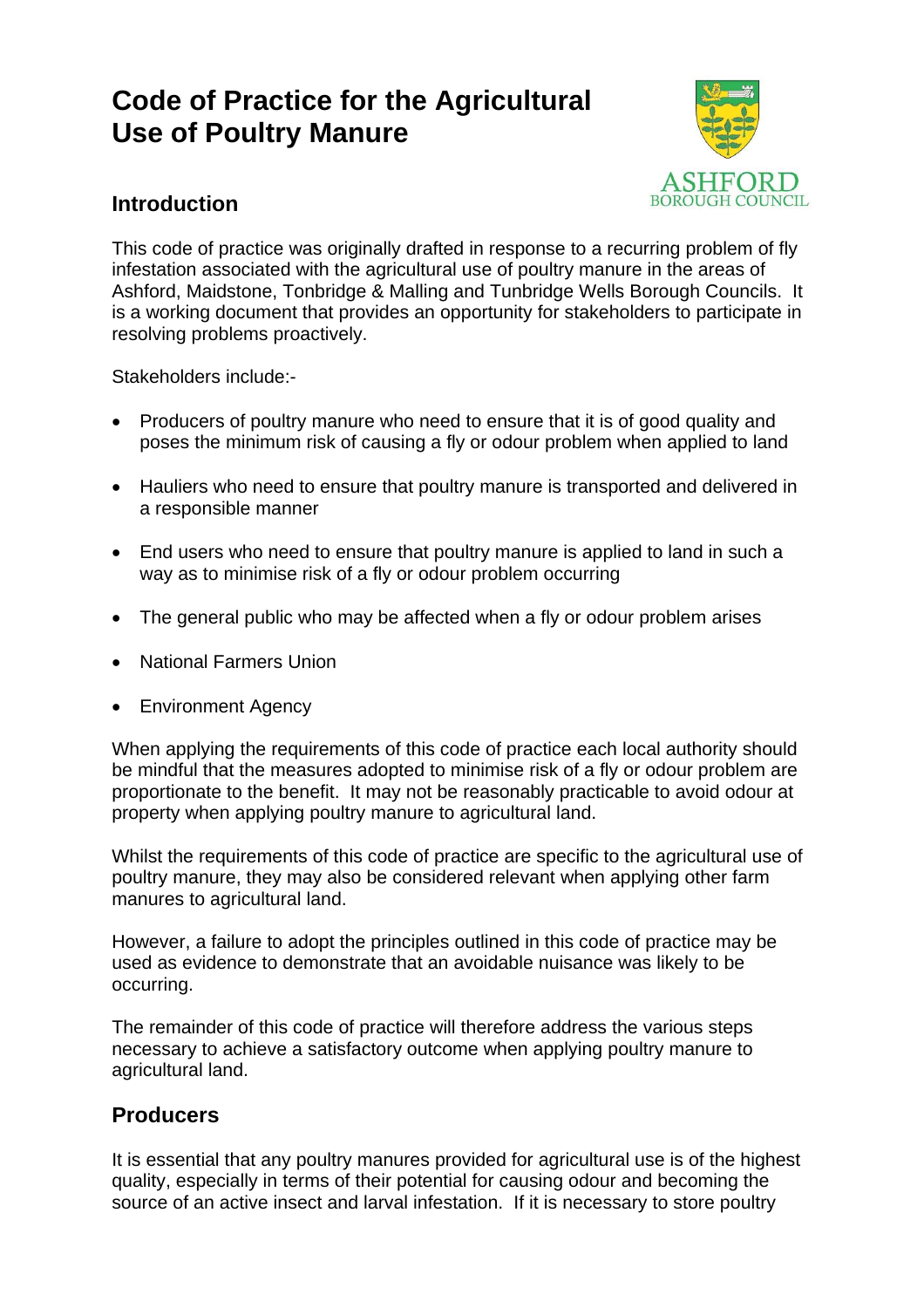manure before its despatch, adequate precautions should be taken to minimise the potential for fly or odour nuisance. This may include monitoring of the stockpile, providing an effective treatment regime and temporary sheeting (if necessary).

Poultry manure should be kept as dry as reasonably practicable before despatch. At least 50% dry matter is desirable to reduce the likelihood of manure 'slumping' during field storage. Poultry manure with a lower dry matter content may require more careful management during field storage. For example, using straw bales as a temporary containment bund provide an option to minimise the risk of problems arising during field storage of 'wet' poultry manure. Prior to spreading, the poultry manure and straw can be mixed together and then applied to agricultural land as a single operation.

If poultry manure is going to be used as a surface dressing on pasture land or on a growing crop it should be applied in small droplets that will either air dry quickly or be incorporated into the soil matrix rapidly.

Poultry units should be inspected regularly to identify any active insect or larval infestation and treated promptly as necessary. The monitoring and treatment regime should be documented to demonstrate that adequate precautions are in place. An example of how to monitor insect and larval activity is outlined in Appendix 1.

Any poultry manure identified with an active infestation should not be despatched until a full treatment regime has been applied (this may take up to 4 weeks) and it can be demonstrated that no residual infestation remains.

Note that if Neporex is applied to the manure it will only destroy the early stage larvae. This means that later stage larvae will continue to develop into pupae and then adult flies. The Neporex treatment should therefore be supplemented by sticky traps, 'knock down' agents and baits to 'mop up' emerging adult flies.

## **Hauliers**

During transit every effort should be taken by hauliers to minimise the impact that poultry manure may have on residential areas. It is essential that when poultry manure is delivered to the end user it is stored in such a manner to minimise the risk of fly and odour problems developing. When necessary, adequate sheeting should be available at short notice to cover field stores of poultry manure.

Hauliers should also ensure that:-

- Poultry manure with a dry matter content of less than 30% is transported using a suitable leak proof vehicle.
- Trailers are not overloaded, allowing potential for poultry manure to be deposited on the public highway.
- Where practicable, trailers are covered when haulage involves passing through residential areas or over long distances.
- Poultry manure is deposited at the final destination in narrow 'windrows' to enable it to be covered when necessary.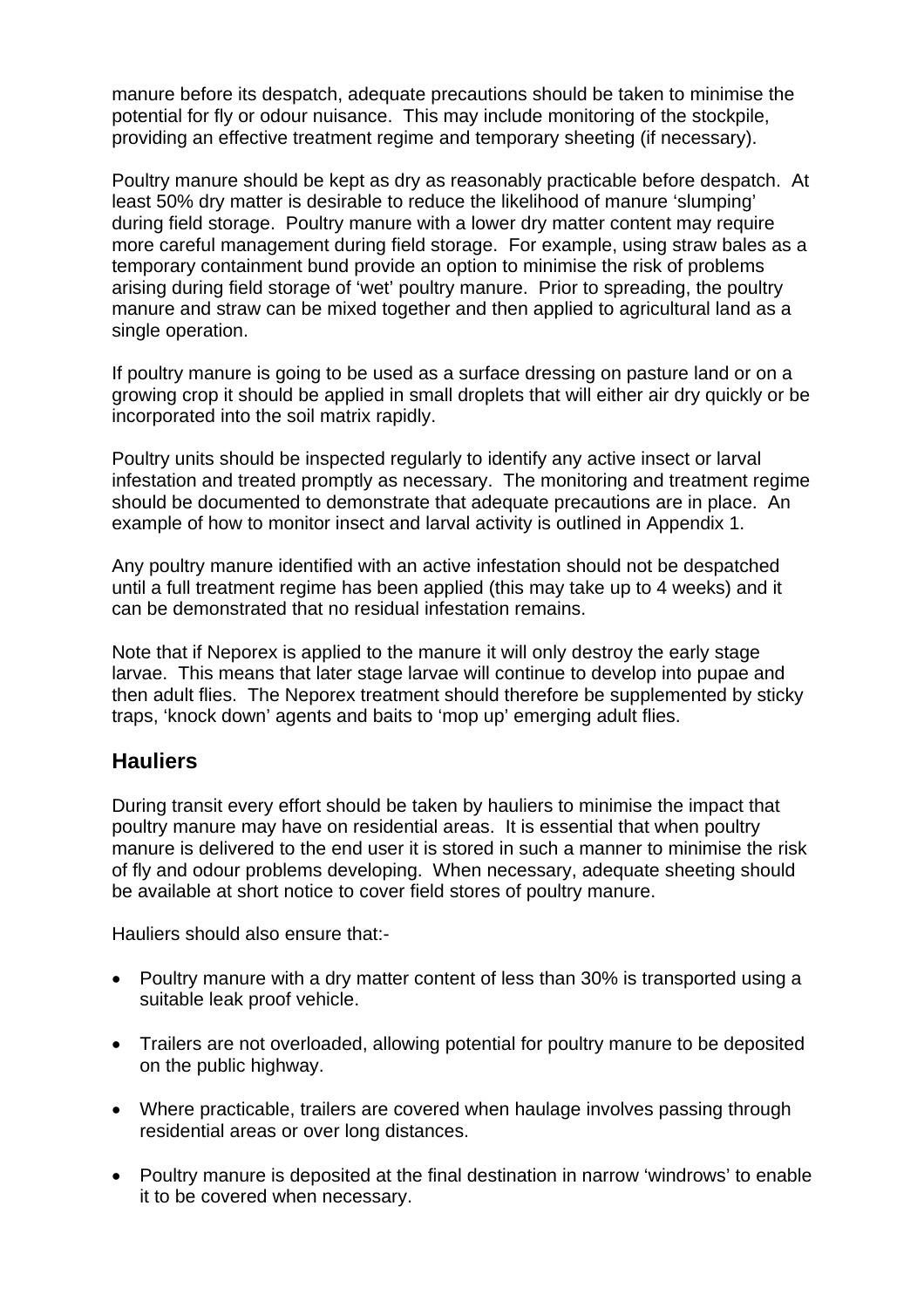- Care should be taken to ensure that sufficient planning takes place so as to avoid putting stockpiles next to dwellings, places of work, popular leisure areas etc.
- Poultry manure should be stored on level ground to avoid run-off.
- Do not store poultry manure over field drains, or within ten metres of a watercourse, allowing for the extent of any possible slumping.
- The end user is aware of this code of practice and his responsibility to observe its recommendations.
- The end user has provided or has access to adequate sheeting, should it become necessary to cover the poultry manure.
- The end user is familiar with the Environment Agency guidance on poultry manure stockpiling and spreading particularly in relation to agricultural land within a Nitrate Vulnerable Zone.

Care should also be taken to minimise the risk of depositing mud and poultry manure on the public highway as this can be hazardous to other road users and a potential breach of the Highways Act 1980.

## **Storage**

Recent experience has suggested that field storage of poultry manure can attract complaints alleging fly and odour nuisance. It is therefore essential that the end user monitors the condition of the stockpile frequently and at least three times per week to ensure that no active infestation becomes established. If there is evidence of an active infestation the end user should immediately cover the stockpile for a minimum period of ten days before it is used (or until it is used) to ensure that any insects and larvae are destroyed.

When it is necessary to cover poultry manure, polythene sheeting of adequate gauge should be used. Apply a covering of soil to the edges of the polythene sheeting to exclude air and prevent 'wind whipping'. The end user should monitor the condition of the stockpile and reinstate any loose or damaged sheeting as necessary.

During the period between May and September, when soil conditions allow, it is preferable to deliver and spread poultry manure as a single operation. This may reduce allegations that field storage of poultry manure is causing a localised fly or odour problem. Alternatively, the end user should consider adopting a 'safety first' approach by covering a stockpile from the outset.

Any potential surface water run-off from a covered stockpile of poultry manure should be directed away from a field drainage system or local watercourse to minimise the risk of pollution.

# **Land Spreading**

The application of poultry manure to agricultural land can attract complaints from nearby residents. It is therefore essential that the end user has access to the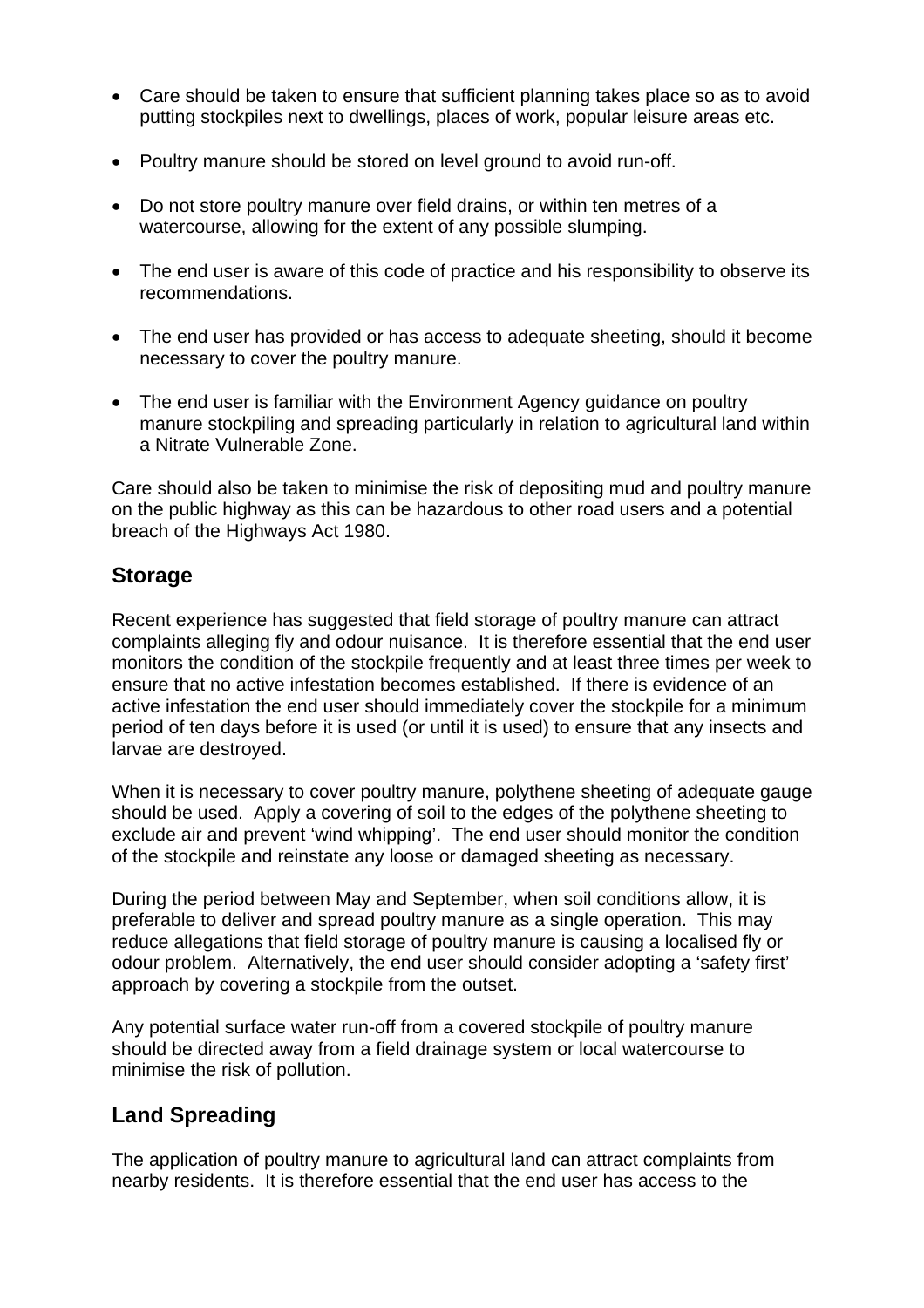necessary land spreading equipment before accepting a delivery of poultry manure and has the necessary manpower available to undertake land spreading efficiently.

Using a weather forecast will assist in choosing suitable conditions for spreading. For example, the best conditions are when air mixes to a great height above the ground, which are typically during sunny and windy days followed by cloudy and windy nights. These weather conditions ensure odours disperse quickly.

When applying poultry manure the following steps should be taken,

- On arable land incorporate poultry manure by ploughing, rotary cultivator or disc within 24 hours of application. This approach will minimise the risk of odour and flies affecting the immediate neighbourhood. If it is practicable to do so, the odour can be further reduced by ensuring that poultry manure is incorporated immediately after the spreading operation has been completed.
- Poultry manure applied to pasture land or other established crops should be applied in small droplets and should be free from infestation by insects and larvae.
- Poultry manure should not be applied when the soil is waterlogged, flooded, frozen hard, snow covered or cracked down to the depth of field drains or backfill.
- Poultry manure should not be applied to steeply sloping land when there is an imminent risk of heavy rain as it may result in surface water run-off and pollution of a local watercourse
- The land spreading of poultry manure should be avoided during weekends and Bank Holidays when local residents are particularly sensitive to any odour emission. Where possible, avoid spreading during the hours of darkness as it is difficult to supervise and control such activities or see any potential off site impacts e.g. pollution of a local watercourse.

# **Notification of Land Spreading**

When the producer of poultry manure has delivered, or has arranged to despatch poultry manure to a destination within the area of Ashford, Dover, Maidstone, Sevenoaks, Tonbridge & Malling or Tunbridge Wells BC he should notify the relevant officer using the contact details provided below. This will provide an opportunity for the officer to respond immediately to any complaints received and to monitor compliance with the recommendations of this code of practice.

Notification should include the following information,

- Address and contact details of the end user.
- Approximate total tonnage of the poultry manure.
- Name and contact details of the haulier.
- A brief indication of whether field storage and/or spreading is proposed.
- Anticipated date and duration of delivery.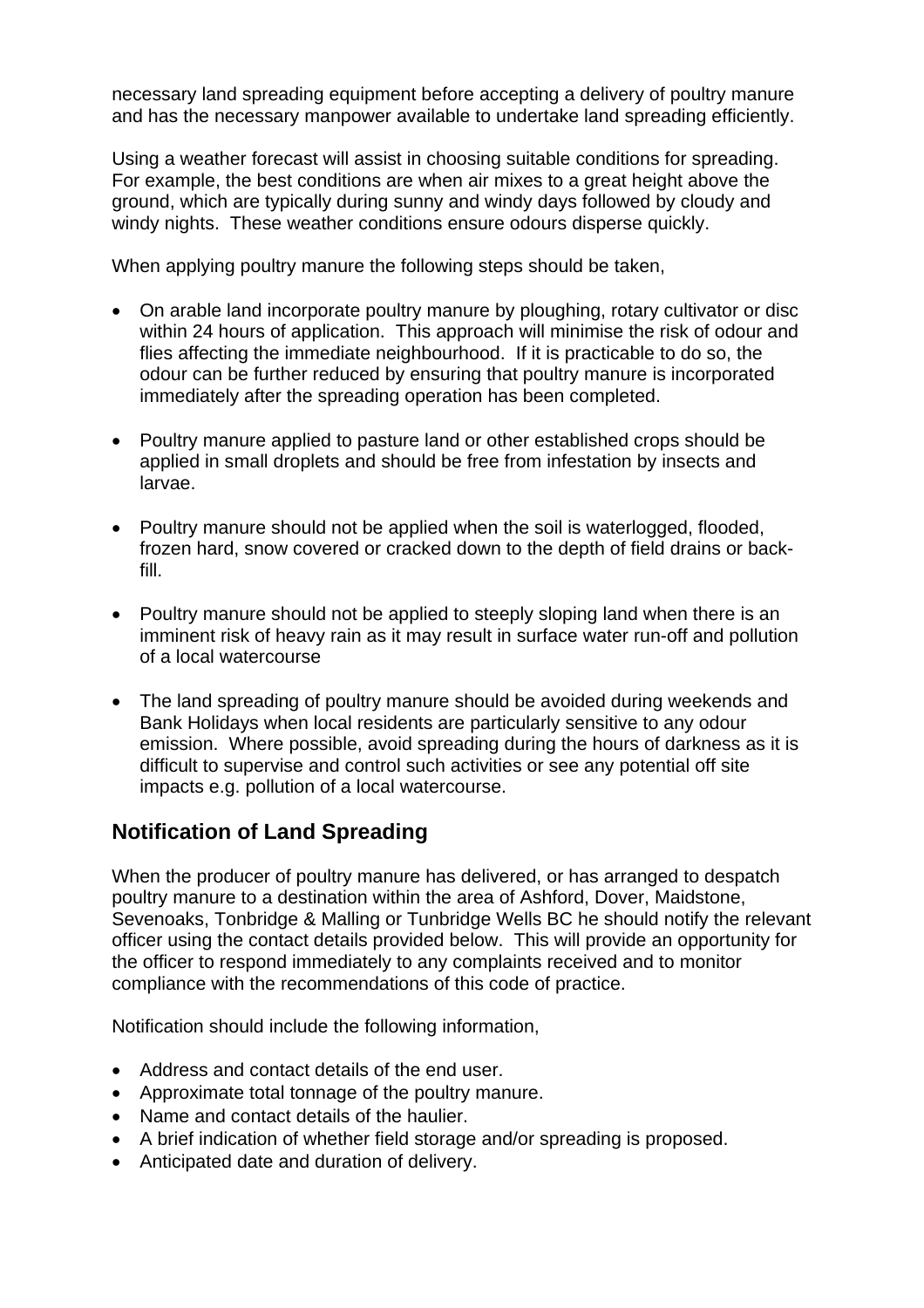Notification can be by electronic mail, facsimile or telephone and should be at weekly intervals. If the producer is unsure about which local authority to contact the details can be provided to Tunbridge Wells BC who in turn will notify the relevant officer.

The success of this arrangement will be entirely dependent upon the timely provision of this information, which should be retained by the producer for a minimum period of three months and provided upon request by the relevant officer.

## **Where can I get further information?**

Further information is available in the three 'Managing Livestock Manures' booklets on the DEFRA website or from ADAS Gleadthorpe Research Centre (Tel 01623 844331),

- Making better use of livestock manures on arable land
- Making better use of livestock manures on grassland
- Spreading systems for slurries and solid manures

The DEFRA Code of Good Agricultural Practice for the Protection of Air, Soil and Water also contains helpful advice.

The Environment Agency guidance on poultry manure stockpiling and spreading also contains specific advice relating to agricultural land within a Nitrate Vulnerable Zones. Refer to the link below for further information.

[https://www.gov.uk/government/publications/towards-sustainable-agricultural-waste](https://www.gov.uk/government/publications/towards-sustainable-agricultural-waste-management)management

#### **Local Authority Contact Details Ashford BC**

Environmental Protection Team Tel 01233 331111 epcomplaints@ashford.gov.uk

## **Maidstone BC**

Michael Swaffer Tel 01622 602458 Fax 01622 602792 MichaelSwaffer@maidstone.gov.uk Kevin Metland Tel 01622 602211 Fax 01622 602792 kevinmetland@maidstone.gov.uk

#### **Dover DC**  Paul Neagle Tel 01304 872291 Fax 01304 872416

envhealth@dover.gov.uk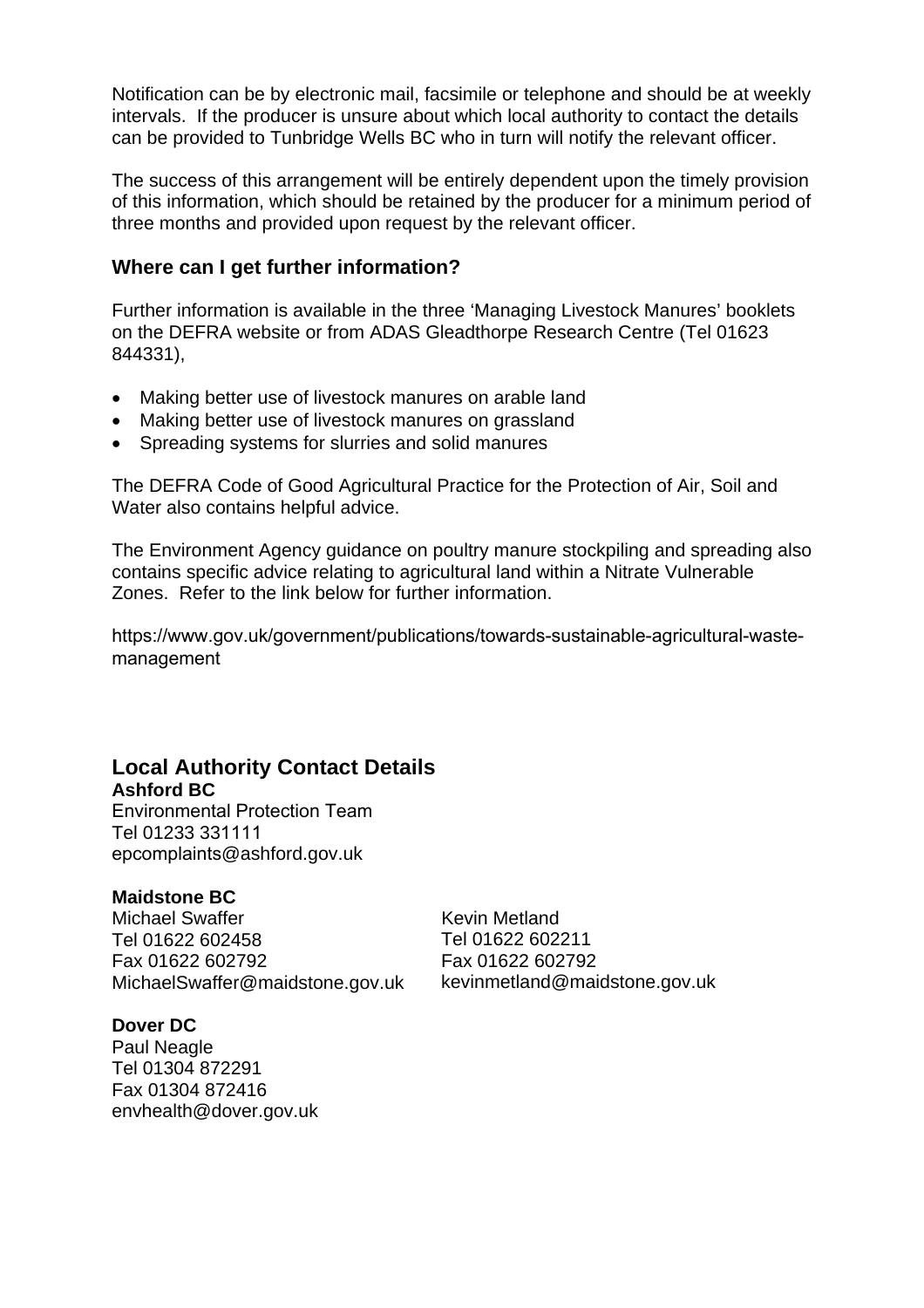## **Tonbridge & Malling BC**

Peter Thomason Tel 01732 876184 Fax 01732 841421 environmental.protection@tmbc.gov.uk

#### **Sevenoaks DC**

Malcolm Webb Tel 01732 227278 Fax 01732 742339 Malcolm.webb@sevenoaks.gov.uk

### **Tunbridge Wells BC**

Duncan Haynes Tel 01892 526121 Fax 01892 554118 Duncan.Haynes@tunbridgewells.gov.uk

### **Gravesham BC**

Allan Glasson Tel 01474 337334 Fax 01474 337943 Health.admin@gravesham.gov.uk

#### **Shepway DC**

Stephen Courts Tel 01303 853295 Fax 01303 853294 Stephen.courts@shepway.gov.uk

## **Other Participants in the Code of Practice**

The following organisations have been involved in the production and support of this Code of Practice

Fridays Ltd Groundscare & General Services Ltd FGS Agri Mr D Wanstall, Bank Farm Aldington

The National Farmers Union supports good agricultural practice and the responsible handling of poultry manure and encourages farmers to work with local communities to achieve a sustainable countryside that improves the quality of life for everyone.